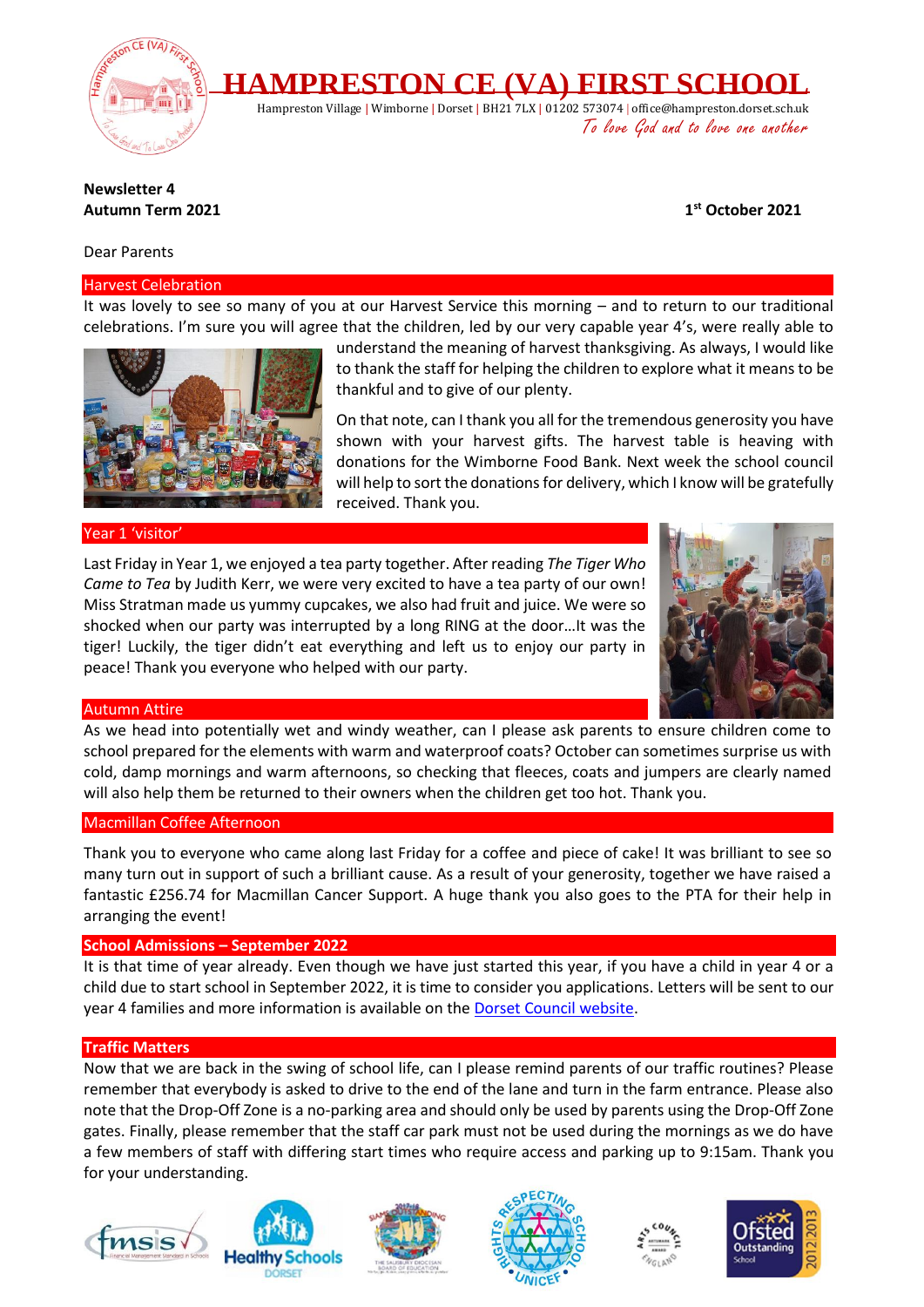#### Amazon Smile

Did you know that you can turn some of your Amazon shopping into donations to the Hampreston Friends Association (PTA)? By visiting smile.amazon.co.uk rather than their main 'www' page, you can register to have Amazon donate 0.5% of every purchase to the PTA. The donation comes directly from Amazon's pockets and doesn't change the price you pay. It is easy to set up and once running, does not need you to do anything other than shop! Why not register this weekend and start helping the Friends fundraising efforts?

It has definitely turned autumnal this week. Whatever you have planned for the weekend, I hope you have a great one.

Yours sincerely,

hi Will

**Mr. T. Williams Headteacher**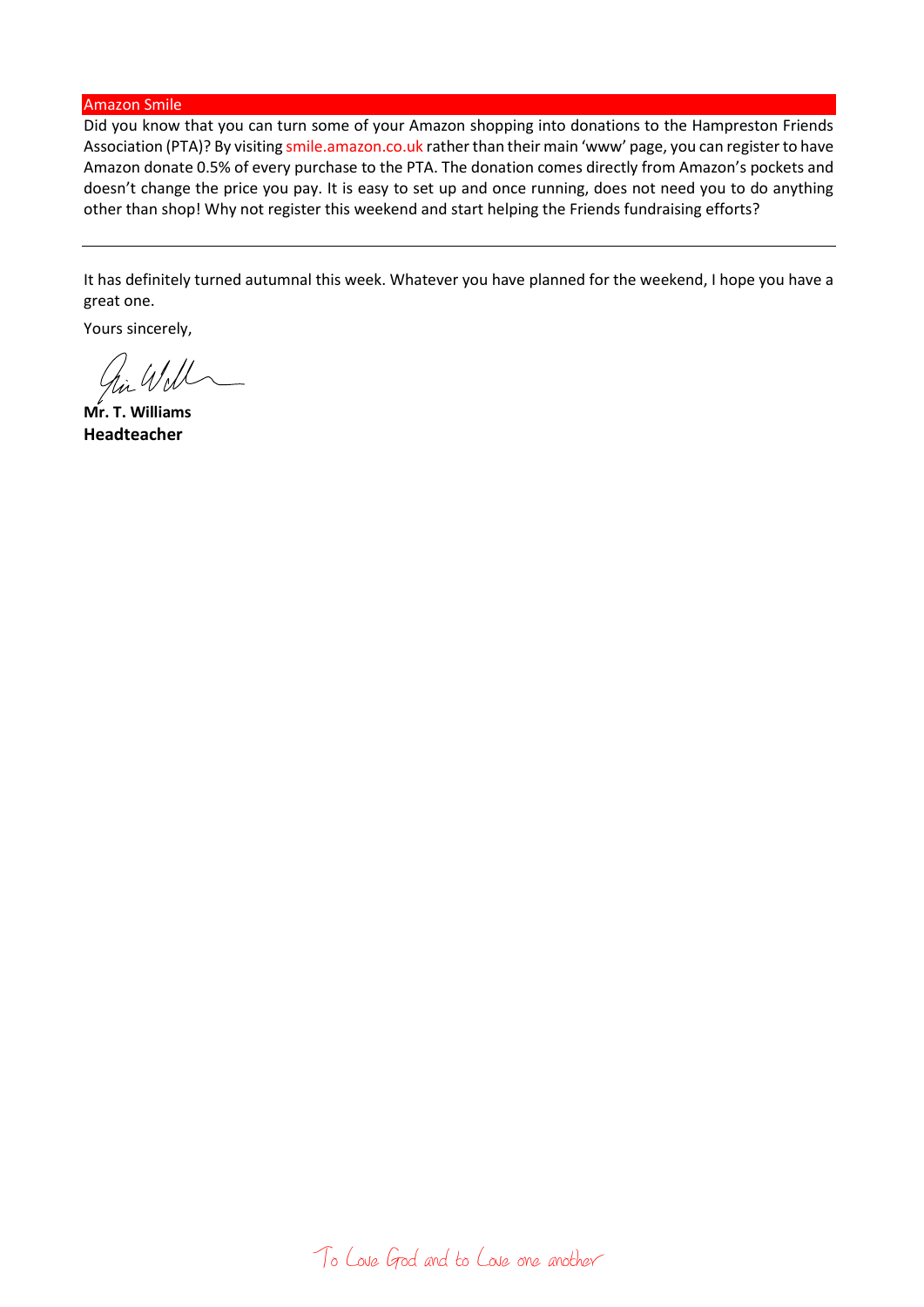# **This Week:**

To help support you at home and to spark conversations about learning, here is what the children have been covering this week.

|                                  | <b>English</b>                                                                                                                                                                                                                                                                                                                                                                                                                                                 | <b>Mathematics</b>                                                                                                                                                                                                                                                                                                                                                    |
|----------------------------------|----------------------------------------------------------------------------------------------------------------------------------------------------------------------------------------------------------------------------------------------------------------------------------------------------------------------------------------------------------------------------------------------------------------------------------------------------------------|-----------------------------------------------------------------------------------------------------------------------------------------------------------------------------------------------------------------------------------------------------------------------------------------------------------------------------------------------------------------------|
| Reception                        | This week in Reception Class, we have started learning some<br>phonemes and graphemes. We have learnt; s,a,t and p and<br>the tricky words the, I and is.<br>We have learnt the story of owl babies and created some<br>wonderful owl crafts. We also have been to the church so<br>the children are familiar with it ready for the harvest festival<br>today. We have collected sticks and leaves to make nests for<br>our soft toy owls and much, much more! | In Maths this week, the children have each individually<br>completed the Governments maths baseline assessments<br>with Mrs Bebbington and have in class been learning about<br>the number 1 with me. We heard how penguin one can only<br>have his numeral written by going down his tummy and not<br>from the bottom otherwise it would ruffle all of his feathers. |
| Year <sub>1</sub>                | In literacy this week, we have become familiar with the<br>story of Willy and Hugh, by Anthony Browne. Year 1 came<br>up with some fantastic adjectives to describe Willy. The<br>children showed their excellent understanding of the story<br>by producing some lovely diary entries from Willy's<br>perspective.                                                                                                                                            | In maths, Year 1 were introduced to part-part whole<br>models. The children understood that they needed to total<br>the two parts in order to calculate the whole. We were<br>even able to consider how to find a missing part, when the<br>whole was known. Well done Year 1!                                                                                        |
| Year <sub>2</sub>                | This week in English we have been planning and writing<br>our own acrostic Harvest poems. The children have had<br>some lovely ideas about what Harvest means to them.                                                                                                                                                                                                                                                                                         | In Maths we have been continuing counting in ten's and<br>comparing numbers. We have revisited counting in 2's and<br>5's and the children have really impressed me with the<br>knowledge they have retained from year 1.                                                                                                                                             |
| $\boldsymbol{\varsigma}$<br>Year | In literacy we are continuing to learn about prefixes and<br>also how to write information texts about Hampreston.<br>We are all focusing on neat presentation of our work!                                                                                                                                                                                                                                                                                    | In year 3 we have begun to work on addition and<br>subtraction of single digit numbers to and from 3-digit<br>numbers. This will lead to more challenging work in the<br>weeks to come. We are also persevering with the practice<br>of 2x, 5x and 10x table, so that the other tables become<br>easier!                                                              |
| Year <sub>4</sub>                | This week we have been looking at the story of Stone Age<br>Boy. We made predictions about what we thought might<br>happen and used inference to think about what the<br>characters might be thinking using thought bubble<br>cartoons. We also used our thesaurus skills and similes to<br>improve our descriptive sentence writing techniques.                                                                                                               | In maths we focused more on numbers with 4-digits. We<br>were able to find 10, 100 and 1,000 more or less than a<br>number; compare 4-digit numbers using $\lt$ , $>$ and $=$ and we<br>have also ordered 4-digit numbers using our knowledge of<br>place value.                                                                                                      |